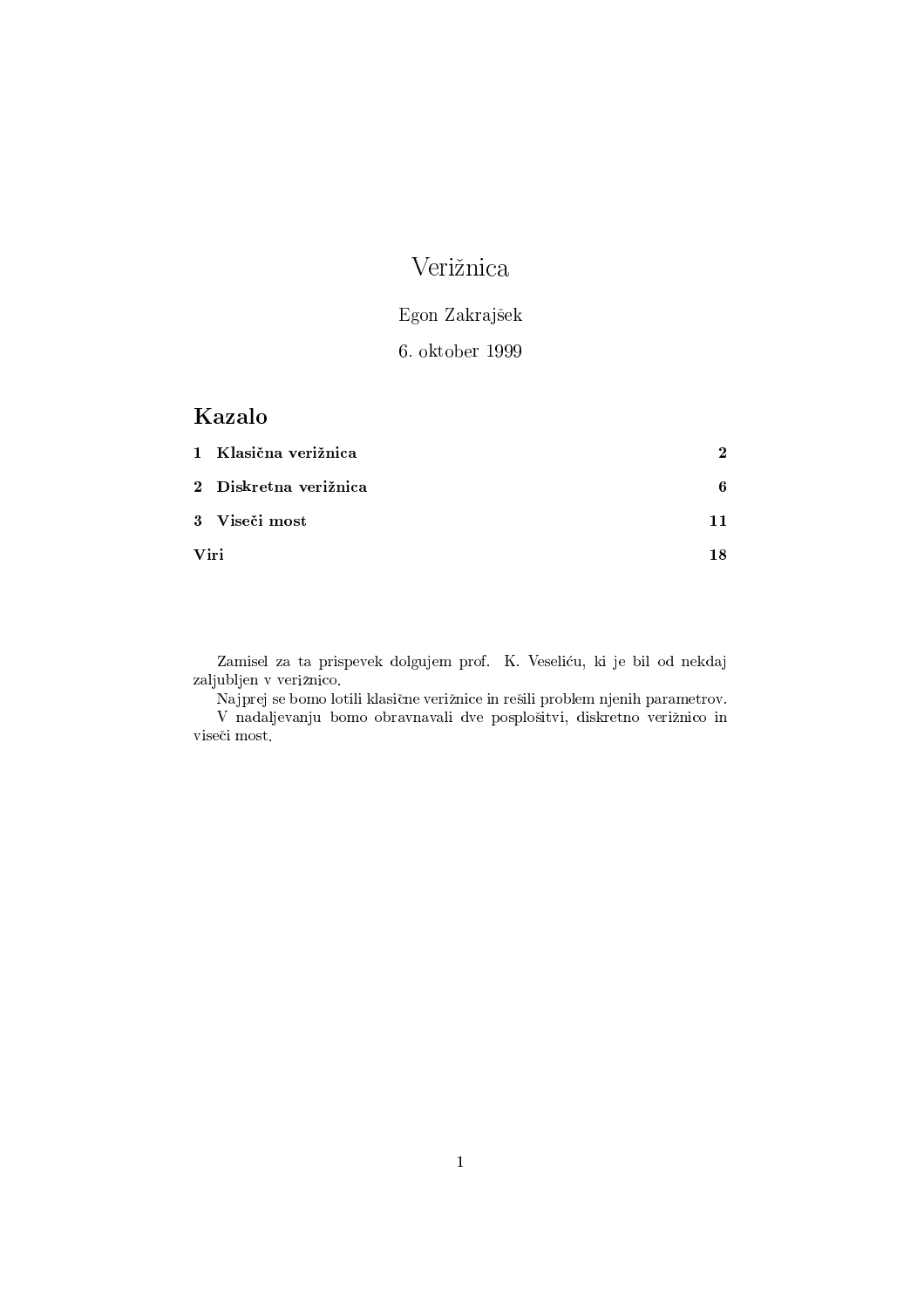#### Klasična verižnica  $\mathbf{1}$

Poiščimo obliko verižnice, to je, tanke gibke niti, obešene v točkah  $T_1 = (a, A)$ in  $T_2 = (b, B)$ , če ima nit dolžino  $\ell$ .

Oblika verižnice naj bo opisana s funkcijo

$$
y = w(x).
$$

Funkcijo w izračunamo iz zahteve, da mora biti potencialna energija minimalna, ali kar je isto, da mora biti težišče kar se da nizko, to je, funkcija w mora dati funkcionalu  $\phi$ ,

$$
\phi(w) := \int_a^b w(x) \sqrt{1 + w'^2(x)} \, dx
$$

minimalno vrednost pri geometrijskih pogojih

$$
w(a) = A,\t\t(1)
$$

$$
w(b) = B, \t\t(2)
$$

in pri izoperimetričnem pogoju

$$
\int_{a}^{b} \sqrt{1 + {w'}^2(x)} dx = \ell.
$$
 (3)

Po Ljusternikovem lemi [2, 3] obstaja konstanta  $\lambda$ , da bo

$$
\delta \int_a^b L\left[w(x), w'(x)\right] dx = 0
$$

pri pogojih  $(1-3)$ , kjer je

$$
L(w, w') = (w - \lambda)\sqrt{1 + {w'}^2}
$$

Lagrangeova funkcija variacijske naloge in od koder sledi Euler-Lagrangeova enačba

$$
\frac{\partial L(w, w')}{\partial w} - \frac{d}{dx} \frac{\partial L(w, w')}{\partial w'} = 0.
$$

Ker je Lagrangeova funkcija neodvisna od  $x$ , lahko Euler-Lagrangeovo enačbo takoj enkrat integriramo v

$$
L(w, w') - w' \frac{\partial L(w, w')}{\partial w'} = C.
$$

V našem primeru dobimo

$$
[w(x) - \lambda] \sqrt{1 + w'^2(x)} - w'(x) [w(x) - \lambda] \frac{w'(x)}{\sqrt{1 + w'^2(x)}} = C,
$$

$$
w(x) - \lambda = C\sqrt{1 + {w'}^2(x)}.
$$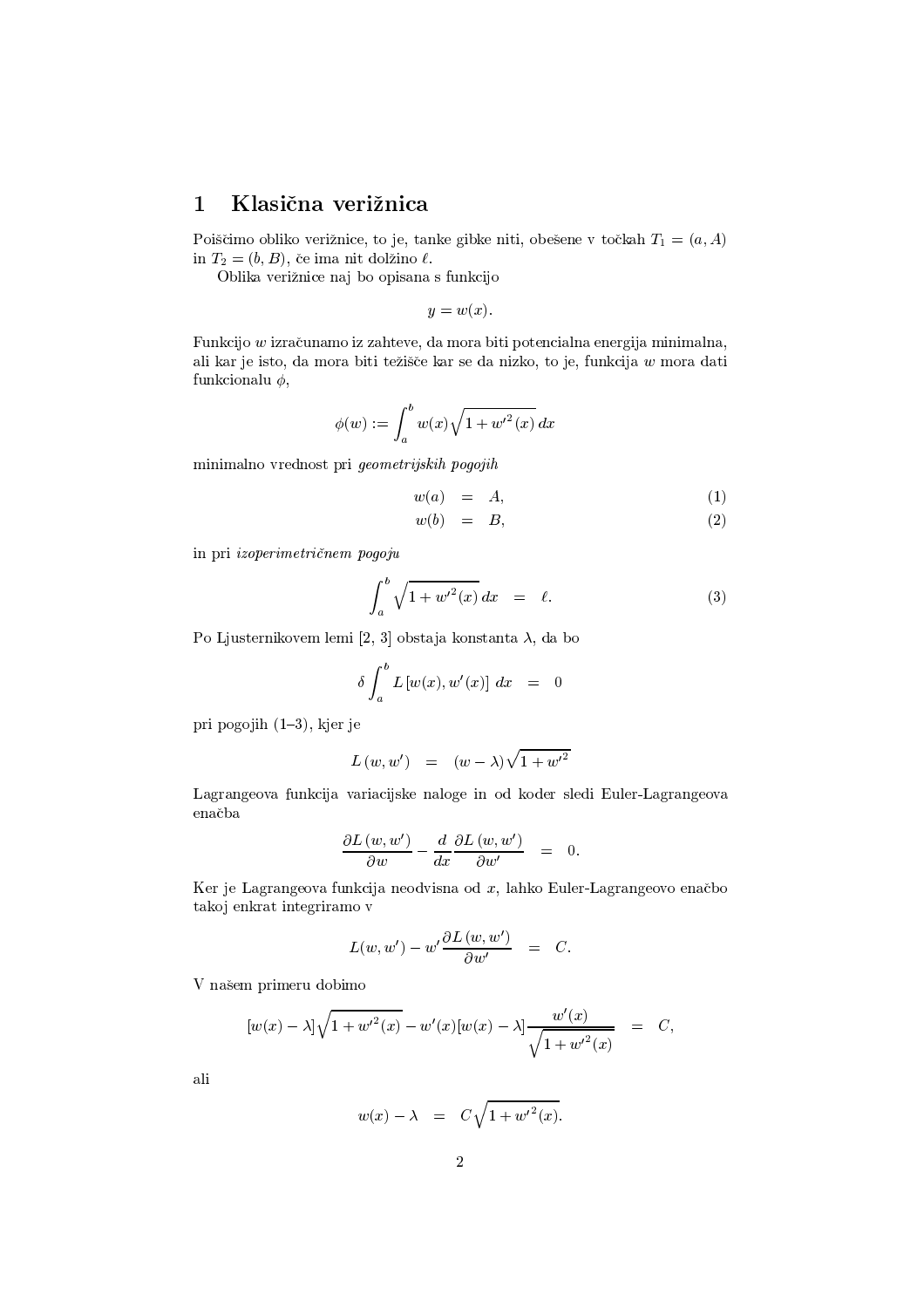${\rm To}$ enačbo rešimo parametrično z nastavkom

$$
w' \quad = \quad \sinh p,
$$

od koder sledi

$$
w = \lambda + C \cosh p,
$$
  
\n
$$
C \sinh p \, dp = \sinh p \, dx,
$$
  
\n
$$
x = Cp + D
$$

:Q

$$
w(x) = \lambda + C \cosh \frac{x - D}{C}.
$$
 (4)

Iz enačbe (4) sledi

$$
w'(x) = \sinh \frac{x - D}{C},
$$
  

$$
\sqrt{1 + w'(x)^2} = \cosh \frac{x - D}{C},
$$
  

$$
\ell = \int_a^b \cosh \frac{x - D}{C} dx =
$$
  

$$
= C \sinh \frac{x - D}{C} \Big|_a^b =
$$
  

$$
= C \sinh \frac{b - D}{C} - C \sinh \frac{a - D}{C}.
$$

Tako dobimo sistem treh enačb

$$
A = \lambda + C \cosh \frac{a - D}{C}, \tag{5}
$$

$$
B = \lambda + C \cosh \frac{b - D}{C}, \tag{6}
$$

$$
\ell = C \sinh \frac{b - D}{C} - C \sinh \frac{a - D}{C} \tag{7}
$$

 $\alpha$   $\alpha$   $\beta$  :  $\alpha$ 

 $\mathrm{Sistem}$  enačh  $(5-7)$  najprej poenostavimo z uvedbo novih neznank

$$
u = \frac{a - D}{C}, \tag{8}
$$

$$
v = \frac{b - D}{C}, \tag{9}
$$

da dobimo sistem

$$
\frac{A}{C} = \frac{\lambda}{C} + \cosh u,
$$
\n
$$
\frac{B}{C} = \frac{\lambda}{C} + \cosh v,
$$
\n
$$
\frac{\ell}{C} = \sinh v - \sinh u,
$$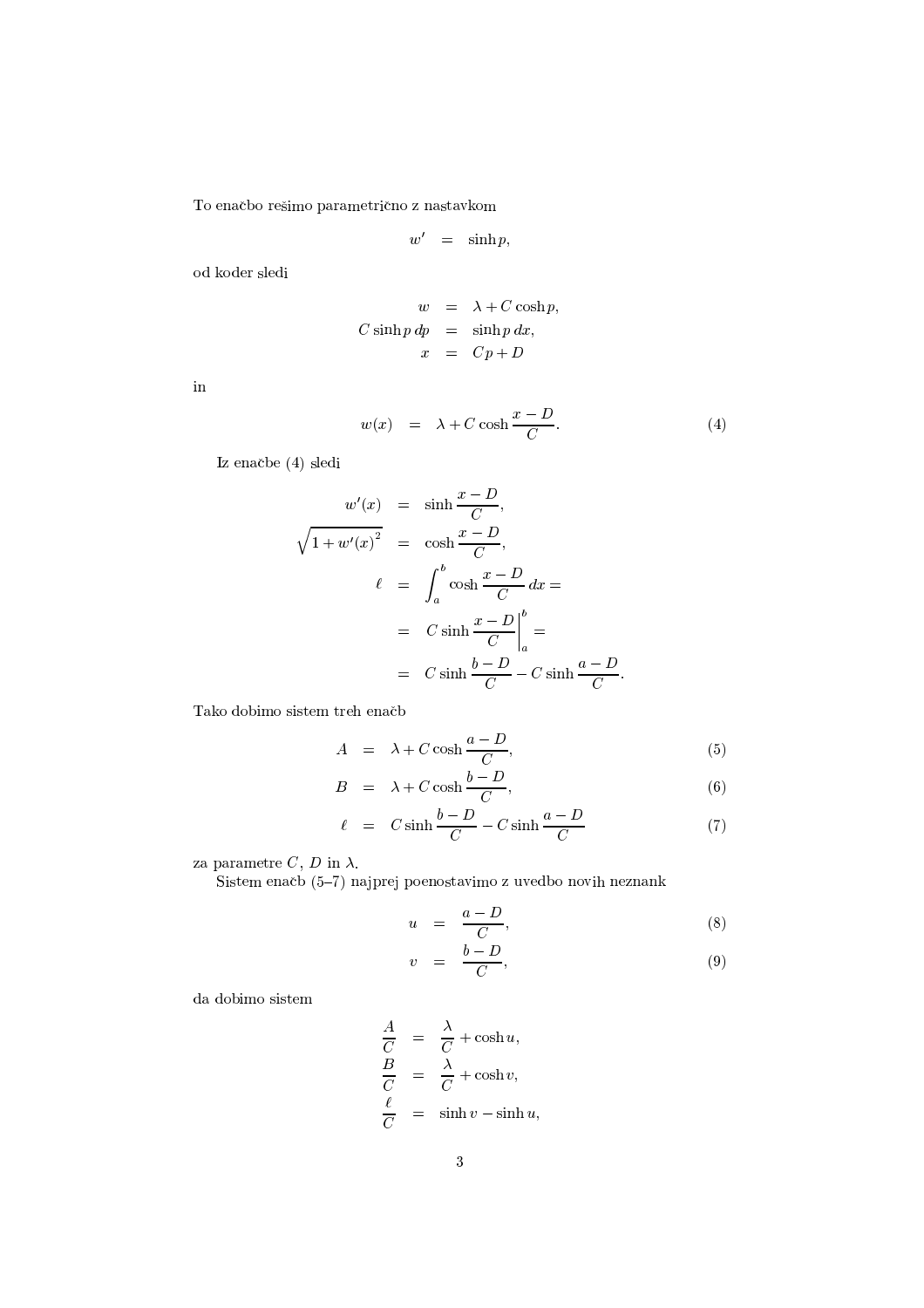$$
\frac{B-A}{b-a} = \frac{\cosh v - \cosh u}{v-u}, \tag{10}
$$

$$
\frac{\ell}{b-a} = \frac{\sinh v - \sinh u}{v - u}.
$$
\n(11)

Ti dve enačbi poenostavimo s pomočjo adicijskih izrekov za hiperbolne funkcije, da dobimo sistem $\,$ 

$$
\frac{B-A}{b-a} = \frac{\sinh \frac{v+u}{2} \sinh \frac{v-u}{2}}{\frac{v-u}{2}},
$$
\n(12)

$$
\frac{\ell}{b-a} = \frac{\cosh \frac{v+u}{2} \sinh \frac{v-u}{2}}{\frac{v-u}{2}},\tag{13}
$$

 $\,$ od koder $\,$ sledi $\,$ 

$$
\frac{B-A}{\ell} = \tanh \frac{v+u}{2},
$$

od koder sledi

$$
\frac{v+u}{2} = \operatorname{atanh} \frac{B-A}{\ell}.
$$
 (14)

Iz enačbe (14) sedaj sledi

$$
\sinh \frac{v+u}{2} = \frac{\tanh \frac{v+u}{2}}{\sqrt{1-\tanh^2 \frac{v+u}{2}}} =
$$
  
=  $\frac{B-A}{\ell} \frac{1}{\sqrt{1-\left(\frac{B-A}{\ell}\right)^2}},$ 

iz enačbe (12) pa dobimo enačbo

$$
\sinh\frac{v-u}{2} = \rho\frac{v-u}{2},\tag{15}
$$

kjer je

$$
\rho = \frac{\ell}{b-a} \sqrt{1 - \left(\frac{B-A}{\ell}\right)^2}.
$$
\n(16)

Enačbo (15) rešimo z Jacobijevo iteracijo

$$
z_0 = 1,
$$
  

$$
z_{k+1} = \operatorname{asinh} \rho z_k.
$$

Ko je  $z = \lim_{k \to \infty} z_k$  izračunan, sledi

$$
v = \operatorname{atanh} \frac{B-A}{\ell} + z,
$$
  

$$
u = \operatorname{atanh} \frac{B-A}{\ell} - z,
$$

 $\rm od$  koder sledi

$$
C = \frac{b-a}{v-u},
$$
  

$$
D = \frac{av - bu}{v-u}.
$$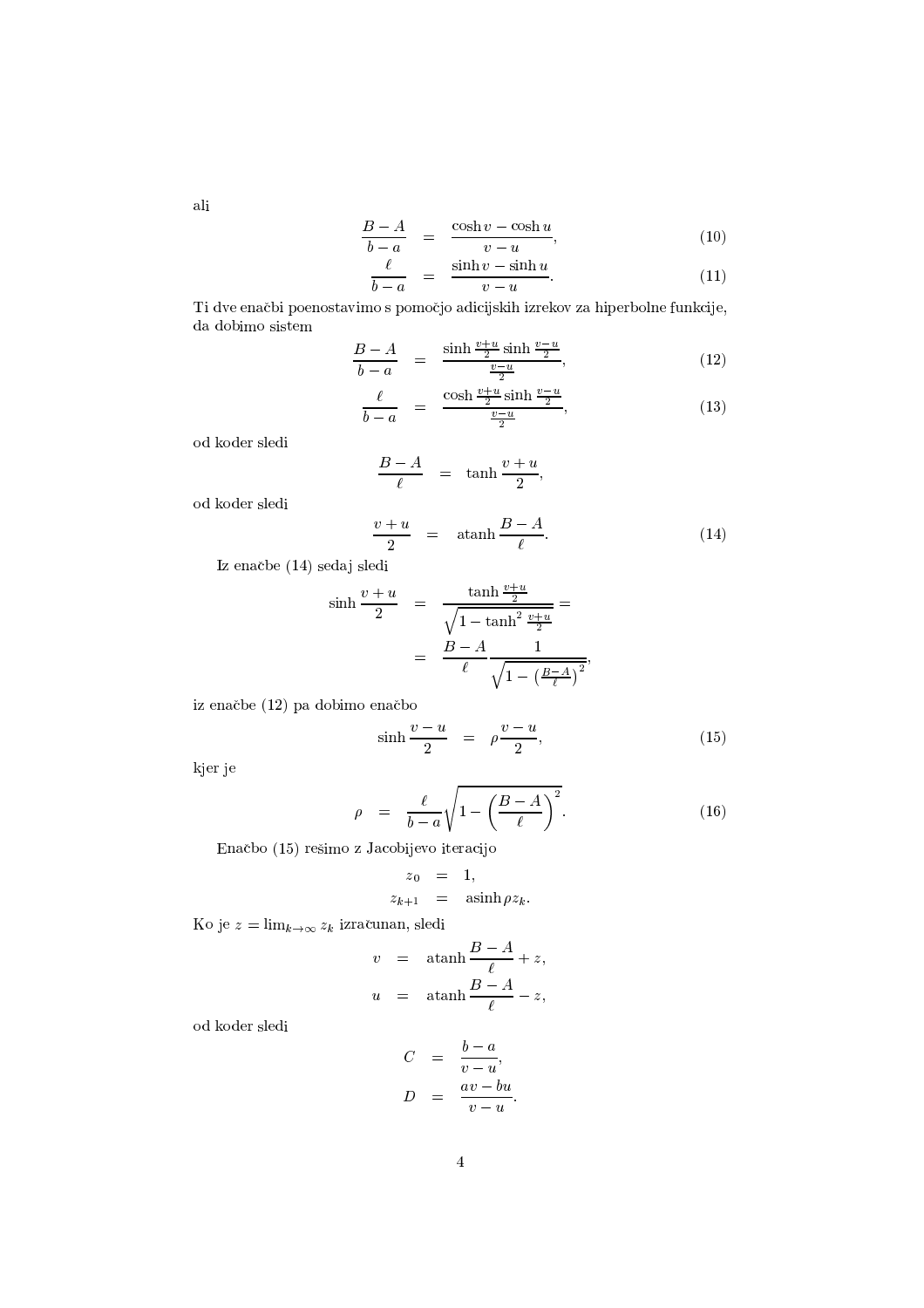

Slika 1: Verižnica dolžine $\ell=10$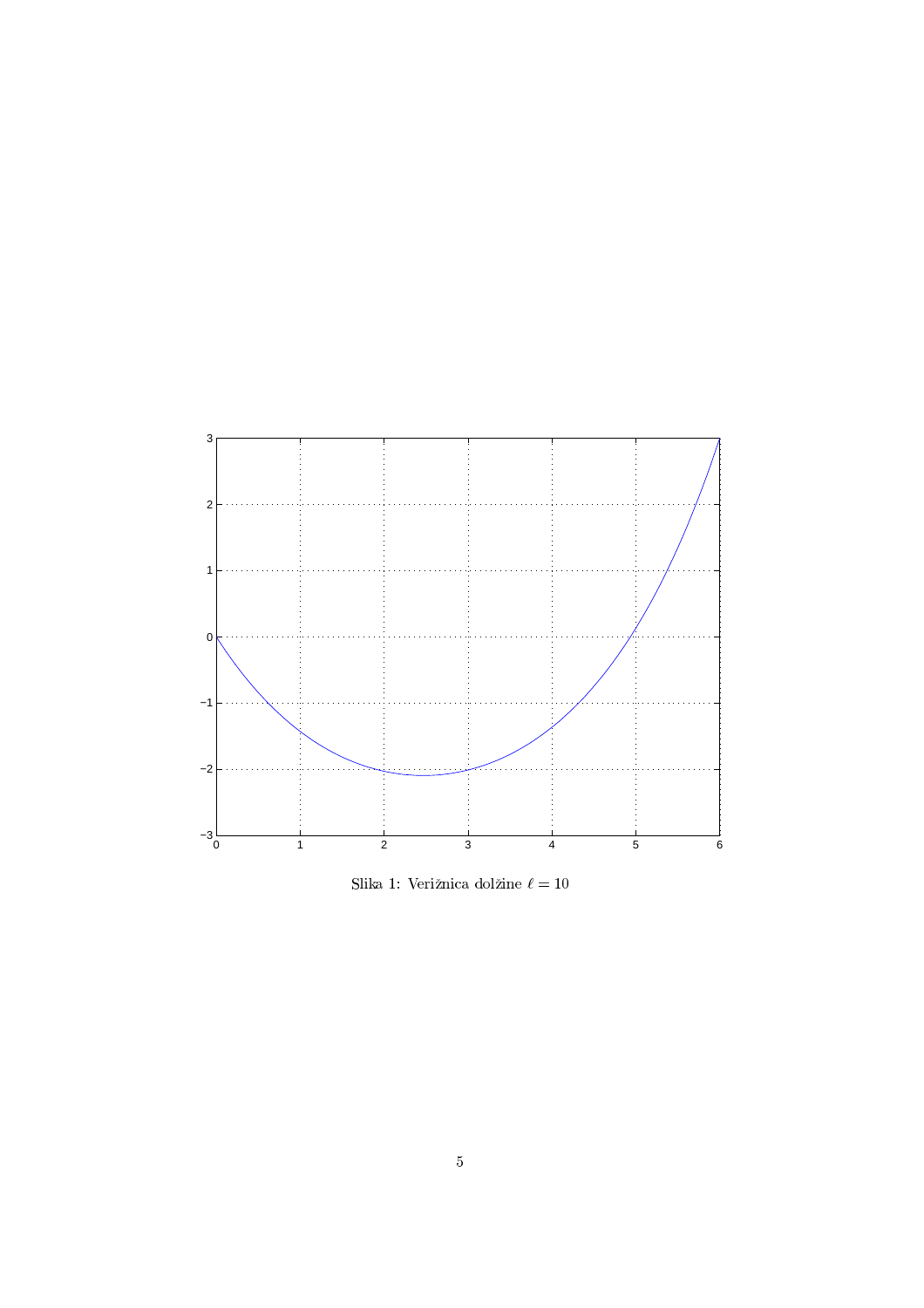#### $\overline{2}$ Diskretna verižnica

Isto nalogo, le da je vrv sestavljena iz gibko vpetih togih členkov, palic, imenujemo diskretna verižnica.

Naj bo diskretna verižnica sestavljena iz  $n + 1$  členkov dolžin

$$
L_i, i = 1, 2, \ldots, n+1
$$

in mas

$$
M_i, i = 1, 2, \ldots, n+1.
$$

Nalogo bomo rešili, če bomo izračunali koordinate krajišč

$$
(x_i, y_i), i = 0, 1, \ldots, n+1,
$$

kjer sta točki  $(x_0, y_0)$  in  $(x_{n+1}, y_{n+1})$ , (obesišči), kajpada predpisani vnaprej.

Ravnotežni pogoj dobimo, če zahtevamo, da je težišče kar se da nizko, ali kar je isto, da je potencialna energija minimalna.

Minimalizirati torej želimo

$$
F(x,y) = \sum_{i=1}^{n+1} M_i \frac{y_{i-1} + y_i}{2}, \qquad (17)
$$

saj je težišče posamezne palice na razpolovišču.

Iskane koordinate  $(x_i, y_i)$ ,  $i = 1, 2, ..., n$ , morajo pri tem zadoščati pogojem

$$
(x_i - x_{i-1})^2 + (y_i - y_{i-1})^2 = L_i^2, \qquad i = 1, 2, \dots, n+1.
$$
 (18)

Vezani ekstrem (17)-(18) prevedemo na nevezanega z uvedbo Lagrangeovih multiplikatorjev. Tedaj iščemo nevezani ekstrem funkcije

$$
G(x, y, \lambda) = \sum_{i=1}^{n+1} \left\{ M_i \frac{y_{i-1} + y_i}{2} + \lambda_i \left[ (x_i - x_{i-1})^2 + (y_i - y_{i-1})^2 - L_i^2 \right] \right\}.
$$
 (19)

Ravnotežne enačbe dobimo kot enačbe

$$
\frac{1}{2} \frac{\partial G}{\partial x_i} = 0, \qquad i = 1, 2, \dots, n,
$$
  

$$
\frac{1}{2} \frac{\partial G}{\partial y_i} = 0, \qquad i = 1, 2, \dots, n,
$$
  

$$
\frac{\partial G}{\partial \lambda_i} = 0, \qquad i = 1, 2, \dots, n+1,
$$

$$
\lambda_i (x_i - x_{i-1}) - \lambda_{i+1} (x_{i+1} - x_i) = 0, \quad i = 1, 2, ..., n,
$$
  

$$
\lambda_i (y_i - y_{i-1}) - \lambda_{i+1} (y_{i+1} - y_i) = -\frac{M_i + M_{i+1}}{4}, \quad i = 1, 2, ..., n,
$$
  

$$
(x_i - x_{i-1})^2 + (y_i - y_{i-1})^2 = L_i^2, \quad i = 1, 2, ..., n + 1.
$$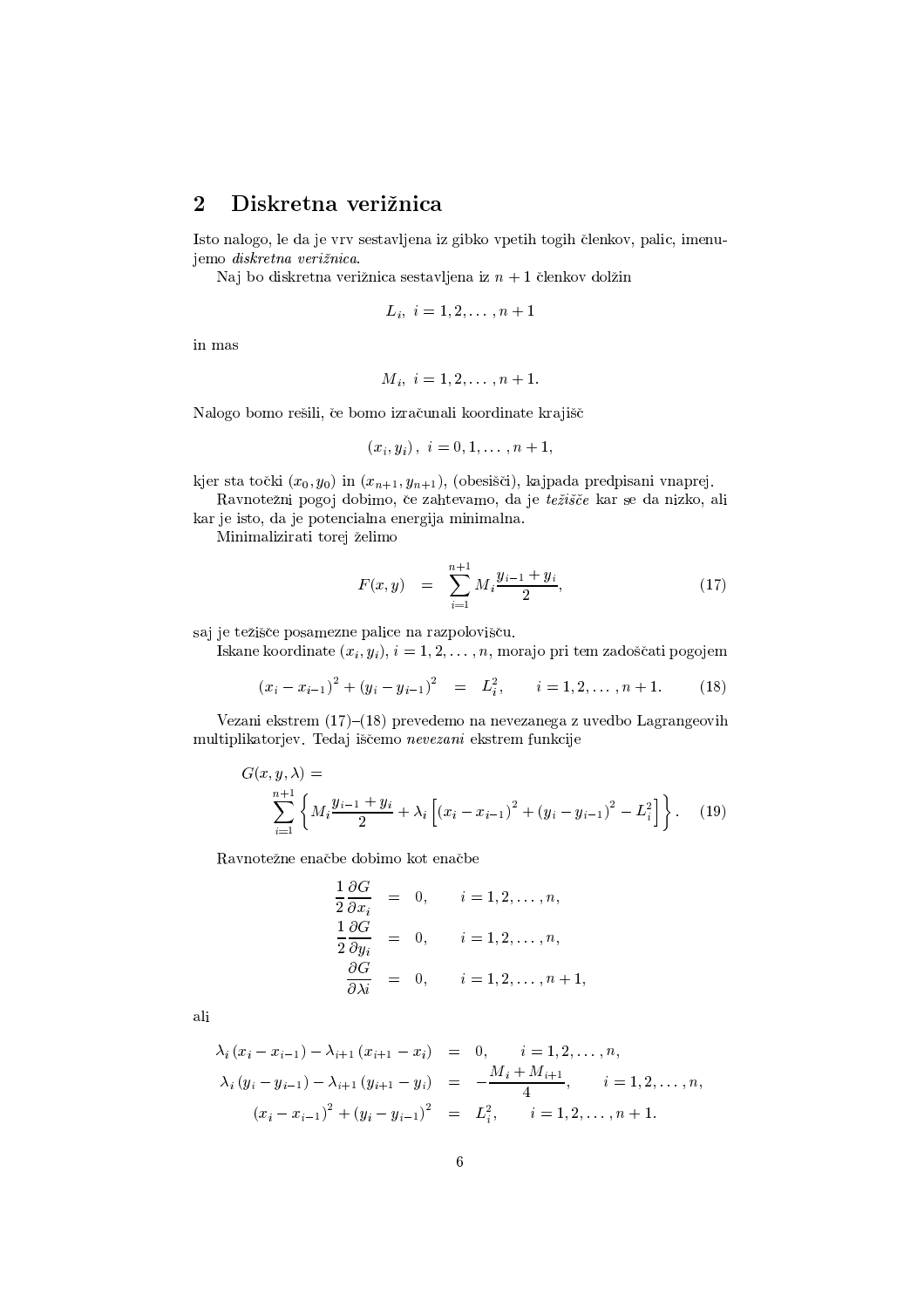Za lažje računanje uvedemo relativne koordinate

$$
\begin{array}{rcl}\n\xi_i & = & x_i - x_{i-1}, \qquad i = 1, 2, \dots, n+1, \\
\eta_i & = & y_i - y_{i-1}, \qquad i = 1, 2, \dots, n+1,\n\end{array}
$$

 $\rm od$ koder sledi

$$
x_i = x_0 + \sum_{j=1}^i \xi_j, \qquad i = 1, 2, \dots, n+1,
$$
  

$$
y_i = y_0 + \sum_{j=1}^i \eta_j, \qquad i = 1, 2, \dots, n+1,
$$

in zgornji sistem enačb preide v ekvivalentni sistem

$$
\lambda_i \xi_i - \lambda_{i+1} \xi_{i+1} = 0, \qquad i = 1, 2, \dots n,
$$
 (20)

$$
\lambda_i \eta_i - \lambda_{i+1} \eta_{i+1} = -\frac{1}{2} \mu_i, \qquad i = 1, 2, \dots n,
$$
 (21)

$$
\xi_i^2 + \eta_i^2 = L_i^2, \qquad i = 1, 2, \dots, n+1,
$$
 (22)

kjer je

$$
\mu_i = \frac{M_i + M_{i+1}}{2}.\tag{23}
$$

Iz enačbe (20) sedaj sledi

$$
\lambda_i \xi_i = -\frac{1}{2u}, \qquad i = 1, 2, \dots, n,
$$
\n(24)

kjer je  $u$  konstanta, ki jo bomo še določili. Iz enačb $(21)$  in  $(24)$  potem sledi

$$
\frac{1}{2u}\frac{\eta_i}{\xi_i} - \frac{1}{2u}\frac{\eta_{i+1}}{\xi_{i+1}} = \frac{1}{2}\mu_i, \qquad i = 1, 2, \dots, n,
$$

ali

$$
\frac{\eta_{i+1}}{\xi_{i+1}} = \frac{\eta_i}{\xi_i} - u\mu_i, \qquad i = 1, 2, \ldots, n,
$$

ali

$$
\frac{\eta_i}{\xi_i} = v - u \sum_{j=1}^{i-1} \mu_j, \qquad i = 1, 2, \dots, n+1,
$$
\n(25)

kjer bomo konstanto

$$
v = \frac{\eta_1}{\xi_1} \tag{26}
$$

še določili.

Enačbe (22,25) nam sedaj povedo

$$
1 + \left(v - u \sum_{j=1}^{i-1} \mu_j\right)^2 = \frac{L_i^2}{\xi_i^2},
$$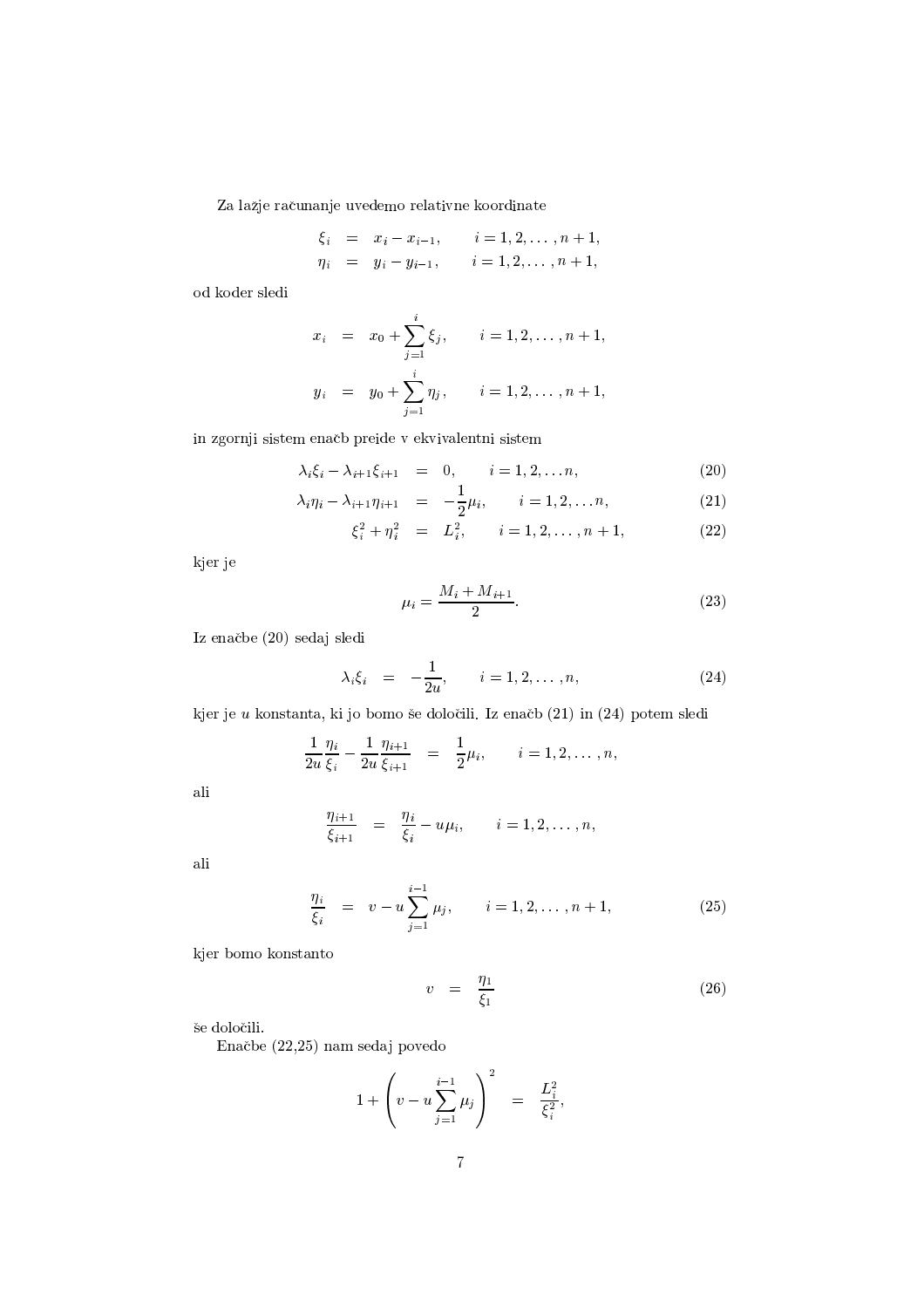od koder sledi

$$
\xi_i = \frac{L_i}{\sqrt{1 + \left(v - u \sum_{j=1}^{i-1} \mu_j\right)^2}}, \qquad i = 1, 2, \dots, n+1,
$$
 (27)

 $B_{\text{model}}$   $\alpha = 1.9$   $\alpha = 1$  no sadai intervisionale anočka  $\left(95\right)$  $\overline{\mathbf{B}}$  in the  $\overline{\mathbf{B}}$  in the  $\overline{\mathbf{B}}$ 

$$
U(u,v) = 0, \t(28)
$$

$$
U(u, v) = 0, \t(29)
$$

kjer je

$$
U(u,v) = \sum_{i=1}^{n+1} \xi_i - (x_{n+1} - x_0), \qquad (30)
$$

$$
V(u,v) = \sum_{i=1}^{n+1} \eta_i - (y_{n+1} - y_0). \tag{31}
$$

 $\mathbb{R}_{n}$ ,  $\mathbb{R}^{k}$ , (90,90)  $\mathbb{R}_{n}$  , such  $\mathbb{R}^{k}$  ,  $\mathbb{R}_{n}$  , tends on the  $\mathbb{R}_{n}$  ,  $\mathbb{R}^{k}$  ,  $\mathbb{R}^{k}$  ,  $\mathbb{R}^{k}$  ,  $\mathbb{R}^{k}$  ,  $\mathbb{R}^{k}$  ,  $\mathbb{R}^{k}$  ,  $\mathbb{R}^{k}$  $\mathbb{R}$ :  $\mathbb{R}$  stari priblizek,  $|u|$  $\tilde{\tilde{v}}$  | pa novi, velja

$$
\left[\begin{array}{c}\tilde{u} \\ \tilde{v}\end{array}\right] = \left[\begin{array}{c}u \\ v\end{array}\right] - \left[\begin{array}{c}\Delta u \\ \Delta v\end{array}\right],
$$

kjer je

$$
\left[\begin{array}{cc} \frac{\partial U}{\partial u} & \frac{\partial U}{\partial v} \\ \frac{\partial V}{\partial u} & \frac{\partial V}{\partial v} \end{array}\right] \left[\begin{array}{c} \Delta u \\ \Delta v \end{array}\right] \;\;=\;\; \left[\begin{array}{c} U \\ V \end{array}\right].
$$

 $\Gamma$ enmule  $(97.95)$  keme neeneste $\ddots$ ii = uvedke nemežuik spremenlij $\ddots$ l.

$$
w_i = v - u\nu_i, \t\t(32)
$$

kjer je

$$
\nu_i = \sum_{j=1}^{i-1} \mu_j. \tag{33}
$$

Potem lahko pišemo

$$
\xi_i = L_i (1 + w_i^2)^{-1/2},
$$
  
\n
$$
\eta_i = L_i w_i (1 + w_i^2)^{-1/2},
$$

od koder sledi

$$
\frac{\partial \xi_i}{\partial w_i} = -L_i w_i \left(1 + w_i^2\right)^{-3/2},
$$
  

$$
\frac{\partial \eta_i}{\partial w_i} = L_i \left(1 + w_i^2\right)^{-3/2}
$$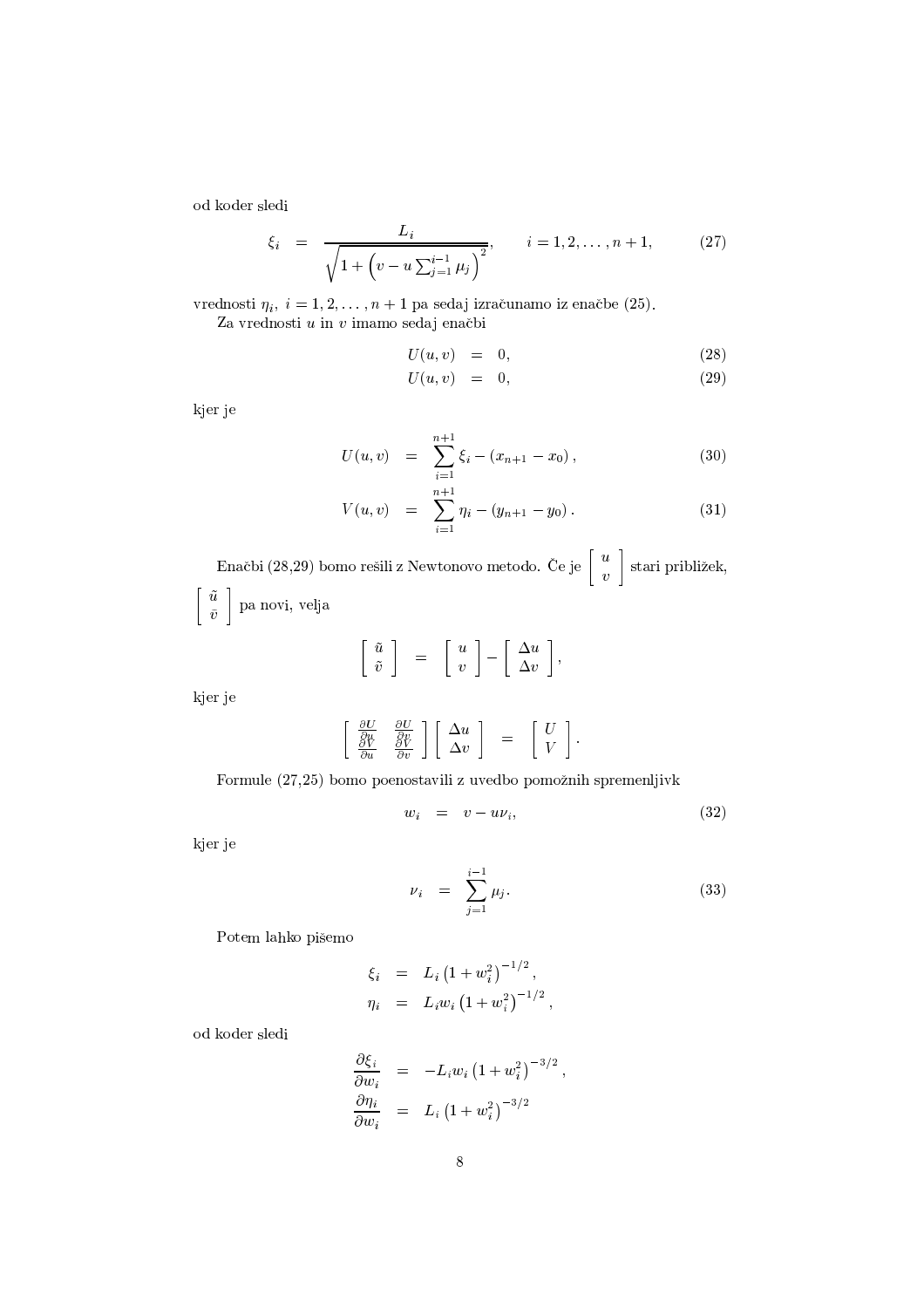$$
\begin{array}{cc} \frac{\partial \xi_i}{\partial u} & \frac{\partial \xi_i}{\partial v} \\ \frac{\partial \eta_i}{\partial u} & \frac{\partial \eta_i}{\partial v} \end{array} \bigg] \quad = \quad L_i \left( 1 + w_i^2 \right)^{-3/2} \left[ \begin{array}{cc} w_i \nu_i & -w_i \\ -\nu_i & 1 \end{array} \right].
$$

Za Jacobijan potem dobimo

$$
\left[\begin{array}{cc} \frac{\partial U}{\partial u} & \frac{\partial U}{\partial v} \\ \frac{\partial V}{\partial u} & \frac{\partial V}{\partial v} \end{array}\right] = \sum_{i=1}^{n+1} L_i \left(1 + w_i^2\right)^{-3/2} \left[\begin{array}{cc} w_i \nu_i & -w_i \\ -\nu_i & 1 \end{array}\right],\tag{34}
$$

medtem ko je

$$
\left[\begin{array}{c} U \\ V \end{array}\right] = \sum_{i=1}^{n+1} L_i \left(1 + w_i^2\right)^{-1/2} \left[\begin{array}{c} w_i \\ 1 \end{array}\right] - \left[\begin{array}{c} \Delta x \\ \Delta y \end{array}\right],\tag{35}
$$

kjer je

$$
\left[\begin{array}{c}\Delta x\\ \Delta y\end{array}\right] = \left[\begin{array}{c}x_{n+1} - x_0\\ y_{n+1} - y_0\end{array}\right].
$$
 (36)

Na sliki 2 vidimo diskretno verižnico s podatki

$$
L = \begin{bmatrix} 2 \\ 1 \\ 1 \\ 1 \\ 1 \\ 2 \end{bmatrix}
$$

 $\operatorname{in}$ 

$$
M = \begin{bmatrix} 1 \\ 0.5 \\ 1 \\ 1 \\ 0.5 \\ 1 \end{bmatrix}.
$$

Za drugačen pristop k reševanju te naloge glej [1].

Za primerjavo z zvezno verižnico na sliki 1 navajamo še diskretno verižnico na sliki 3, ki ima isto dolžino, isto začetno točko in isto končno točko, le da je  $\operatorname{sestar}$ ljena iz $\operatorname{desetih}$ členkov.

in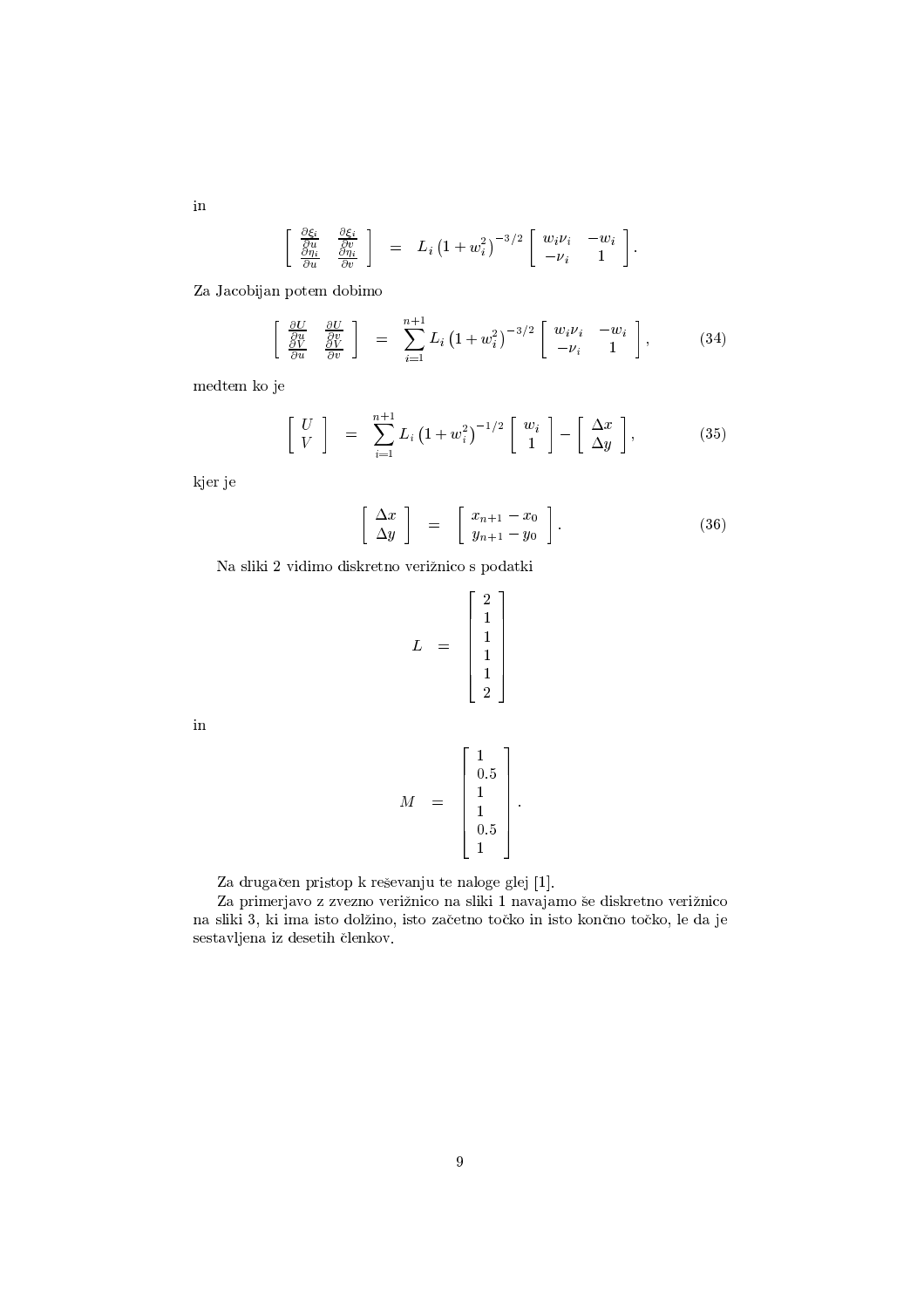

 $S$ lika $3:$ Diskretna verižnica iz  $10$ členkov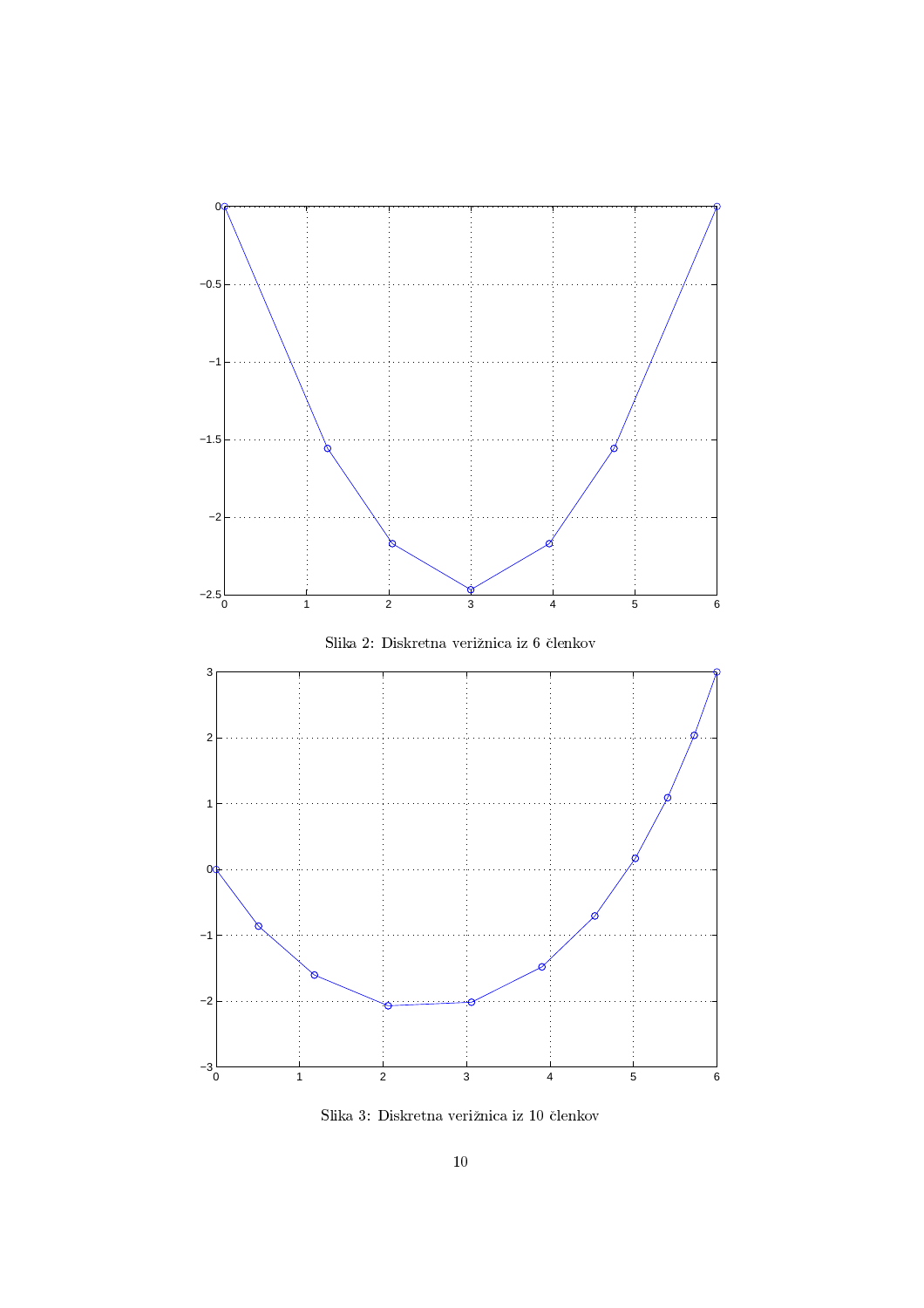#### 3 Viseči most

Sestavimo model visečega mostu, kakršen je na primer most čez Zlata vrata (Golden Gate) v San Franciscu, USA. To je okrog 8km dolg viseči most, ki se pne čez Zlata vrata, ožino, ki povezuje Tihi ocean z zalivom v San Franciscu.

Nosilna vrv, v resnici sta dve, vendar za model zadošča, da obravnvamo samo eno, je pritrjena na dveh kakih sto metrov visokih nosilnih stebrih, od katerih stoji eden v San Franciscu drugi pa v Sausalitu, majhnem ribiškem (turističnem) mestecu na severu Zlatih vrat. S te nosilne vrvi so v določenih presledkih, kakih 100m, pritrjene vrvi, ki nosijo most.

Najprej se je treba odločiti, kje na nosilni vrvi bodo obešene vrvi, ki nosijo most. Med gradnjo moramo že vedeti, kje pritrditi te vrvi, zato se zdi, da je smiselno reči, da so ti vozli na znan način, recimo enakomerno, porazdeljeni vdolž nosilne vrvi. Ampak posledica bo, da bodo segmenti cestišča, ki visijo na nosilni vrvi, neenakomerno dolgi: tam, kjer je nosilna vrv bolj strma, to je na začetku in na koncu mostu, bodo razmaki na cestišču brez potrebe manjši.

Zato bomo vozle postavili na nosilno vrv tako, da bodo segmenti cestišča enakomerno dolgi, zato pa vozli na nosilni vrvi ne bodo enakomerno porazdelieni.

Izberimo si koordinatni sistem, kjer teče os x vzdolž cestišča, os y pa navpično vzdolž levega nosilnega stebra. Točke, kjer se obešene vrvi držijo segmentov cestišča, naj bodo  $x_i$ ,  $i = 1, ..., n$ , tako da so cestni segmenti  $(x_{i-1}, x_i)$ ,  $i =$  $1, 2, \ldots, n+1$ , kjer je  $x_0 < x_1 < x_2 < \ldots < x_{n+1}$ , in kjer sta točki  $T_0 = (x_0, y_0)$ in  $T_{n+1} = (x_{n+1}, y_{n+1})$  predpisani obesišči nosilne vrvi. Nosilna vrv naj ima linearno gostoto  $\rho$ , vrv, obešena v točki  $T_i = (x_i, y_i), i = 1, 2, ..., n$ , pa naj nosi maso  $m_i$ .

Obliko nosilne vrvi naj opisuje funkcija w. Nosilna vrv mora imeti tako obliko, da bo potencialna energija

$$
W = \sum_{i=1}^{n+1} \int_{x_{i-1}}^{x_i} \rho g w \sqrt{1 + w'^2} \, dx + \sum_{i=1}^n m_i g w(x_i) \tag{37}
$$

minimalna pri pogojih

$$
w(x_i) = y_i, i = 0, 1, ..., n + 1,
$$
 (38)

$$
\sum_{i=1}^{n+1} \int_{x_{i-1}}^{x_i} \sqrt{1 + w'^2} \, dx = L,\tag{39}
$$

kjer je L dolžina nosline vrvi. Enačba (38) sta v resnici dva (robna) pogoja in n definicij  $y_i$ ,  $i = 1, 2, ..., n$ . Po Ljusternikovi lemi [3] obstaja skalar  $\lambda$  da mora biti

$$
\delta \left[ \sum_{i=1}^{n+1} \int_{x_{i-1}}^{x_i} \rho g(w - \lambda) \sqrt{1 + {w'}^2} \, dx + \sum_{i=1}^n m_i g w(x_i) \right] = 0,
$$

od koder sledi, (enačbo smo delili z  $\rho q$ ),

$$
\sum_{i=1}^{n+1} \int_{x_{i-1}}^{x_i} \left[ \delta w \sqrt{1 + w'^2} + (w - \lambda) \frac{\delta w'}{\sqrt{1 + w'^2}} \right] dx + \sum_{i=1}^{n} \frac{m_i}{\rho} \delta w(x_i) = 0
$$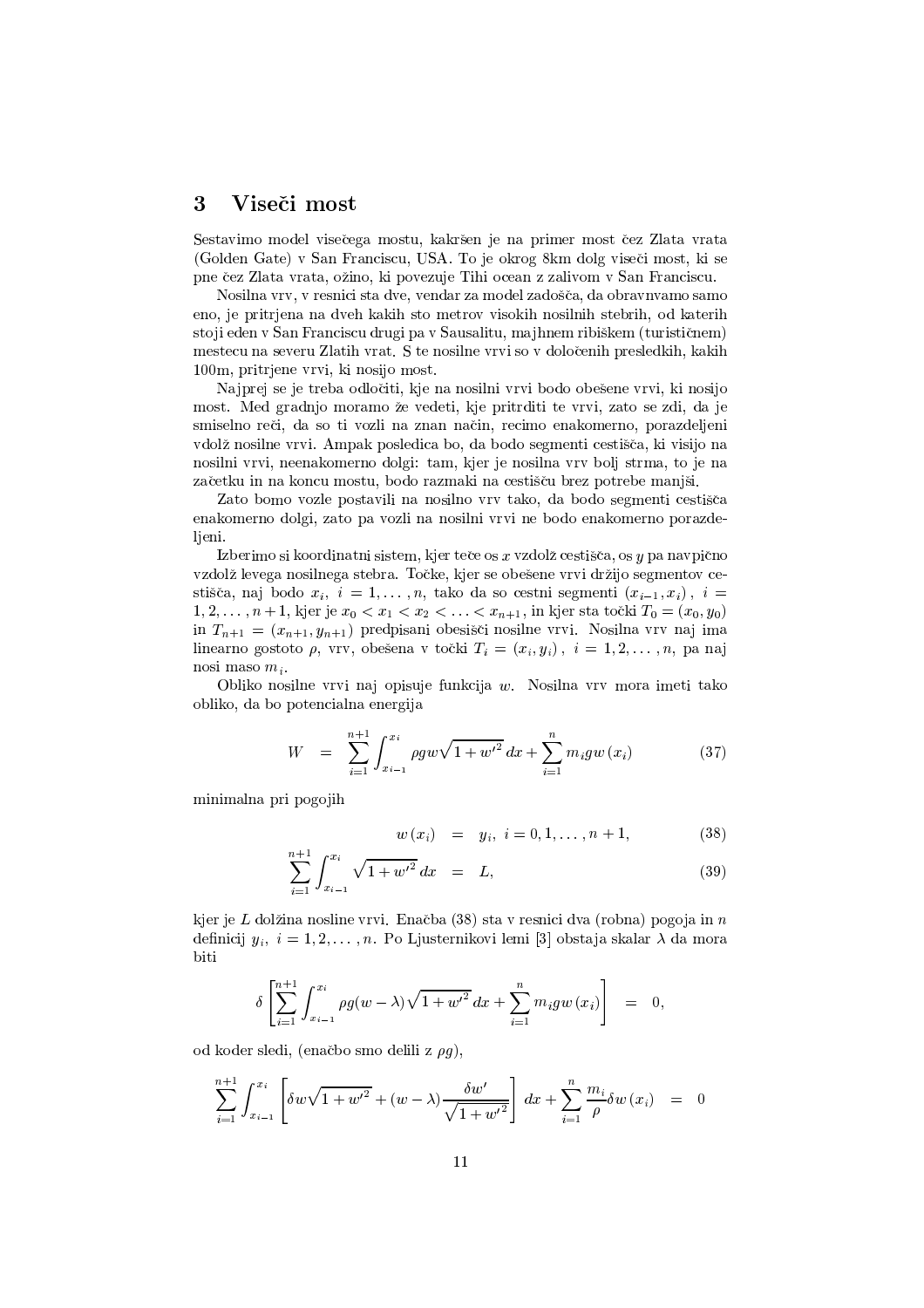za vsako dopustno zvezno variacijo $\delta w.$  Z integracijo po delih dobimo

$$
\sum_{i=1}^{n+1} \int_{x_{i-1}}^{x_i} \left[ \sqrt{1 + w'^2} - \frac{d}{dx} \frac{w - \lambda}{\sqrt{1 + w'^2}} \right] \delta w \, dx +
$$
  
+ 
$$
\sum_{i=1}^{n+1} \frac{w - \lambda}{\sqrt{1 + w'^2}} \delta w \Big|_{x_{i-1} + 0}^{x_i - 0} + \sum_{i=1}^{n} \frac{m_i}{\rho} \delta w \left( x_i \right) = 0.
$$

Od tod dobimo, ker je  $\delta w(x_0) = \delta w(x_{n+1}) = 0$ ,

$$
\sqrt{1 + w'^2} - \frac{d}{dx} \frac{w - \lambda}{\sqrt{1 + w'^2}} = 0, \ x_{i-1} < x < x_i, \ i = 1, \dots, n + 1,\tag{40}
$$

$$
\left. \frac{w - \lambda}{\sqrt{1 + w'^2}} \right|_{x = x_i - 0} - \left. \frac{w - \lambda}{\sqrt{1 + w'^2}} \right|_{x = x_i + 0} + \frac{m_i}{\rho} = 0, \ i = 1, 2, \dots, n. \tag{41}
$$

Enačbe (40) lahko enkrat takoj integriramo v

$$
(w - \lambda)\sqrt{1 + w'^2} - w'\frac{w'(w - \lambda)}{\sqrt{1 + w'^2}} = C_i,
$$

ali

$$
w = \lambda + C_i \sqrt{1 + w'^2}, \ x_{i-1} < x < x_i, \ i = 1, \dots, n + 1 \tag{42}
$$

pri robnih pogojih

$$
w(x_{i-1}) = y_{i-1}, \t\t(43)
$$
  
\n
$$
w(x_{i-1}) = y_{i} \t\t(44)
$$

$$
w(x_i) = y_i. \tag{44}
$$

Enačbe (42) rešimo parametrično

$$
w' = \sinh p,
$$

 $\rm od$ koder $\rm sledi$ 

$$
w = \lambda + C_i \cosh p
$$

 $\operatorname{in}$ 

$$
dw = w' dx
$$
  
\n
$$
C_i \sinh p dp = \sinh p dx
$$
  
\n
$$
dx = C_i dp
$$
  
\n
$$
x = C_i p - D_i + x_{i-1}
$$
  
\n
$$
p = \frac{x - x_{i-1} + D_i}{C_i},
$$

$$
w = \lambda + C_i \cosh \frac{x - x_{i-1} + D_i}{C_i}, \ x_{i-1} < x < x_i, \ i = 1, \dots, n+1. \tag{45}
$$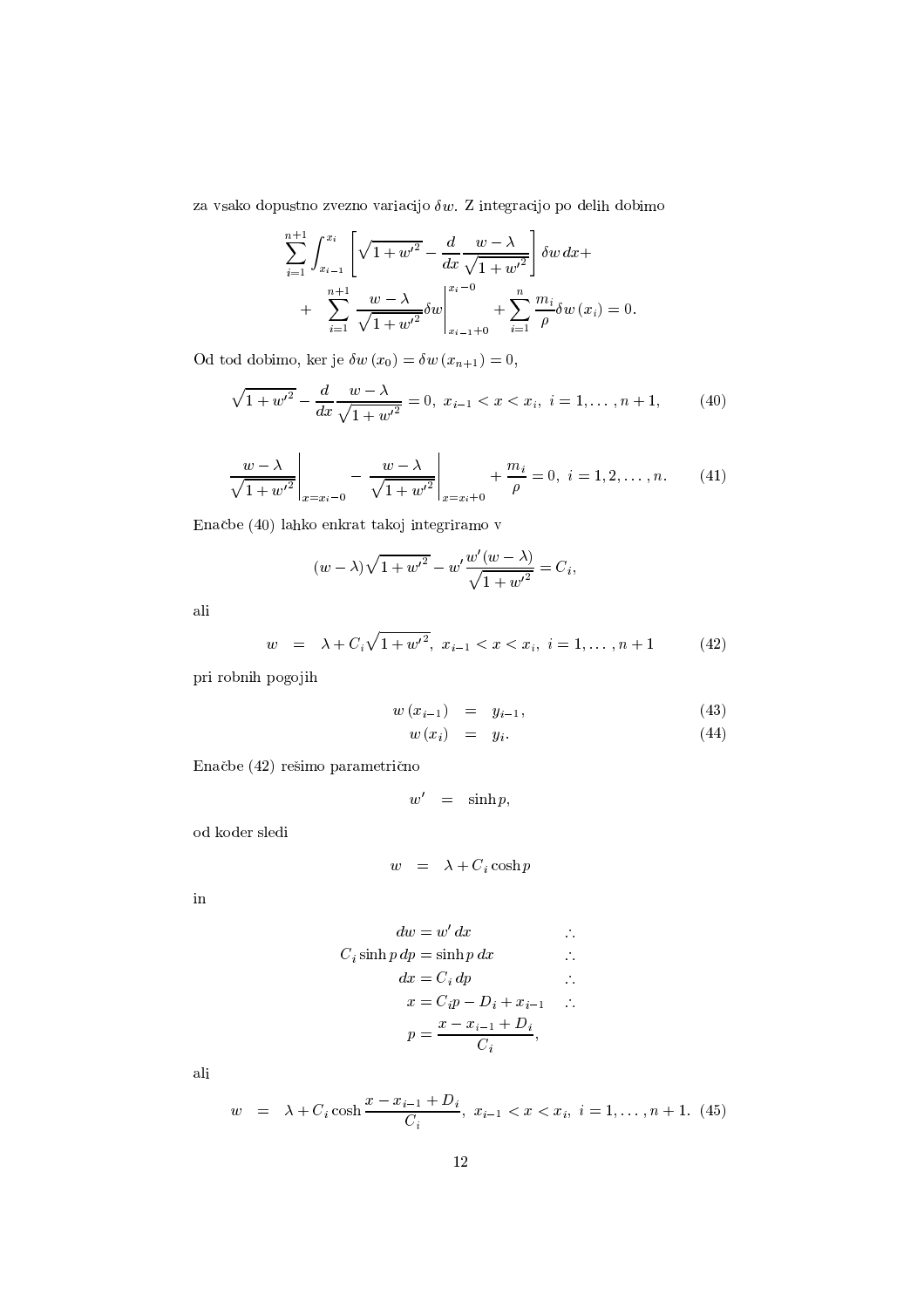Ker mora biti funkcija $\boldsymbol{w}$ zvezna, dobimo prvo serijo pogojev

$$
y_i = \lambda + C_i \cosh \frac{\xi_i + D_i}{C_i}, \quad i = 1, \dots, n,\tag{46}
$$

$$
y_i = \lambda + C_{i+1} \cosh \frac{D_{i+1}}{C_{i+1}}, \quad i = 1, \dots, n,
$$
 (47)

kjer so

$$
\xi_i = x_i - x_{i-1}, \ i = 1, 2, \ldots, n+1
$$

relativne koordinate vozlov.

 $\rm I$ z nogojev (46–47) sedai sledi

$$
C_i \cosh \frac{\xi_i + D_i}{C_i} = C_{i+1} \cosh \frac{D_{i+1}}{C_{i+1}}, \quad i = 1, 2, ..., n. \tag{48}
$$

Iz enačb (41) potem sledi

$$
\frac{y_i - \lambda}{\sqrt{1 + {w'}^2(x_i + 0)}} - \frac{y_i - \lambda}{\sqrt{1 + {w'}^2(x_i - 0)}} = \frac{m_i}{\rho}, \ i = 1, 2, \dots, n.
$$

Upoštevamo enačbo (45), da dobimo

$$
w'(x) = \sinh \frac{x - x_{i-1} + D_i}{C_i}
$$

in sledi

$$
w'(x_i - 0) = \sinh \frac{\xi_i + D_i}{C_i},
$$
  

$$
w'(x_i + 0) = \sinh \frac{D_{i+1}}{C_{i+1}}
$$

in zato

$$
\frac{1}{\sqrt{1+\sinh^2 \frac{D_{i+1}}{C_{i+1}}}} - \frac{1}{\sqrt{1+\sinh^2 \frac{\xi_i+D_i}{C_i}}} = \frac{m_i}{\rho} \frac{1}{y_i - \lambda} =
$$
  
= 
$$
\frac{m_i}{\rho} \frac{1}{C_i \cosh \frac{\xi_i+D_i}{C_i}},
$$

ali

$$
\frac{1}{\cosh \frac{D_{i+1}}{C_{i+1}}} - \frac{1}{\cosh \frac{\xi_i + D_i}{C_i}} = \frac{m_i}{\rho} \frac{1}{C_i \cosh \frac{\xi_i + D_i}{C_i}},
$$

ali

$$
\frac{\cosh \frac{\xi_i + D_i}{C_i}}{\cosh \frac{D_{i+1}}{C_{i+1}}} = 1 + \frac{m_i}{\rho C_i}.
$$
\n(49)

Iz enačb (48) in (49) dobimo sedaj

$$
\frac{C_{i+1}}{C_i} = 1 + \frac{m_i}{\rho C_i},
$$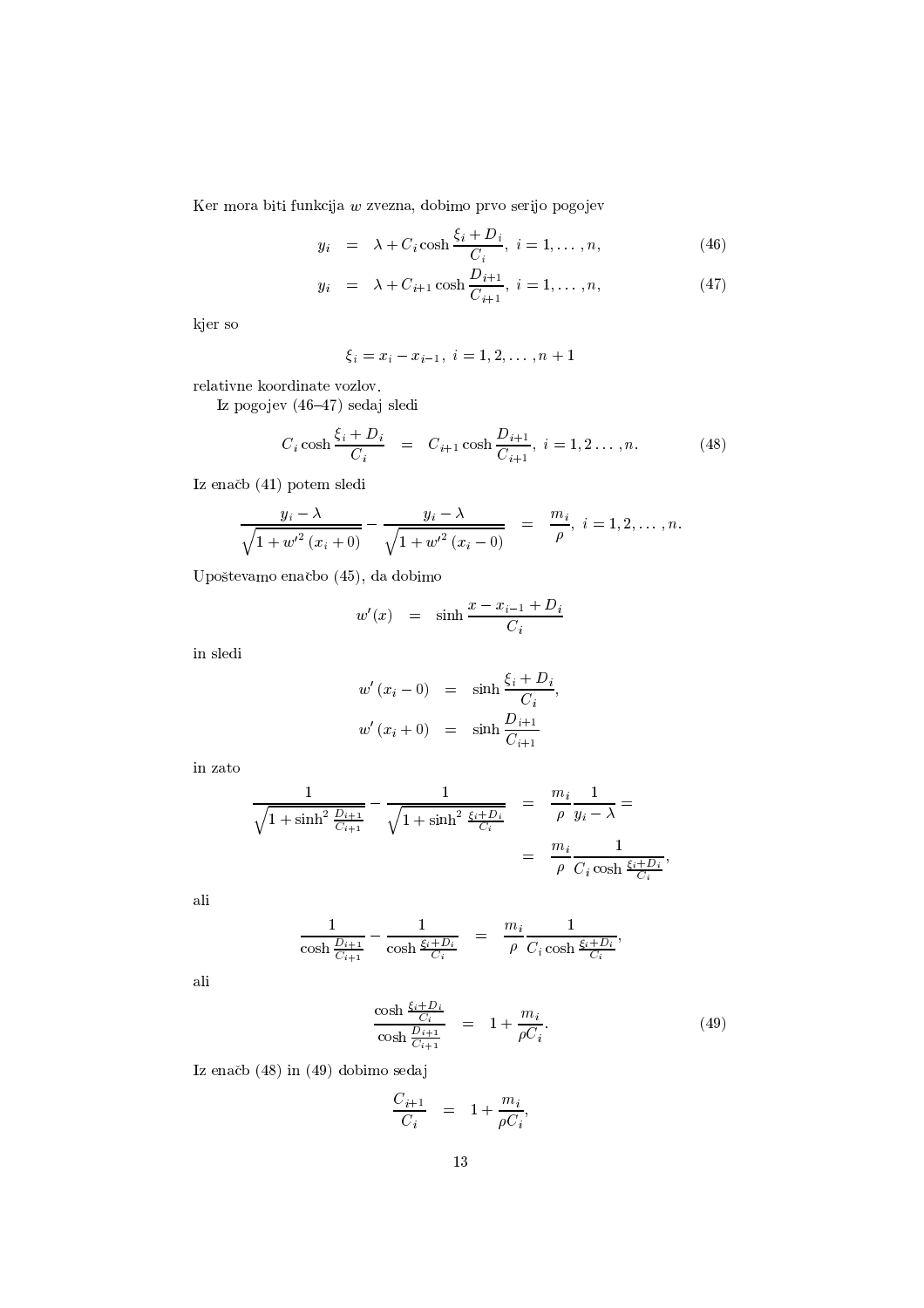ali

$$
C_{i+1} - C_i = \frac{m_i}{\rho}, \ i = 1, 2, \dots, n. \tag{50}
$$

V enačbe (50) sedaj postavimo

$$
C_1 = u \tag{51}
$$

in sledi

$$
C_i = u + \mu_i, \ i = 1, \dots, n + 1,
$$
 (52)

kjer je

$$
\mu_i = \sum_{j=1}^{i-1} \frac{m_j}{\rho}, \ i = 1, 2, \dots, n+1. \tag{53}
$$

Podobno, iz enačb (48) sledi

$$
D_{i+1} = C_{i+1} \operatorname{acosh} \left( \frac{C_i}{C_{i+1}} \cosh \frac{\xi_i + D_i}{C_i} \right), \ i = 1, \dots, n, \tag{54}
$$

kjer bomo konstanto

$$
D_1 = v \tag{55}
$$

še določili.

Neznanki u in v bomo izračunali iz enačb (46) pri  $i = n + 1$  in (47) pri  $i=0$ . Pri tem uvedemo še tretjo neznanko,  $\lambda$ , ki pa jo lahko takoj eliminiramo z odštevanjem, da dobimo enačbo

$$
C_{n+1}\cosh\frac{\xi_{n+1}+D_{n+1}}{C_{n+1}}-C_1\cosh\frac{D_1}{C_1} = y_{n+1}-y_0,
$$

ali

$$
C_{n+1}\cosh\frac{\xi_{n+1}+D_{n+1}}{C_{n+1}}-u\cosh\frac{v}{u} = y_{n+1}-y_0.
$$
 (56)

Ena enačba nam še manjka. To bo enačba (39), od koder sledi

$$
\sum_{i=1}^{n+1} \int_{x_{i-1}}^{x_i} \sqrt{1 + w'^2} \, dx = \sum_{i=1}^{n+1} \int_{x_{i-1}}^{x_i} \sqrt{1 + \sinh^2 \frac{x - x_{i-1} + D_i}{C_i}} \, dx =
$$
\n
$$
= \sum_{i=1}^{n+1} \int_{x_{i-1}}^{x_i} \cosh \frac{x - x_{i-1} + D_i}{C_i} \, dx =
$$
\n
$$
= \sum_{i=1}^{n+1} C_i \sinh \frac{x - x_{i-1} + D_i}{C_i} \Big|_{x_{i-1}}^{x_i} =
$$
\n
$$
= \sum_{i=1}^{n+1} C_i \left( \sinh \frac{\xi_i + D_i}{C_i} - \sinh \frac{D_i}{C_i} \right)
$$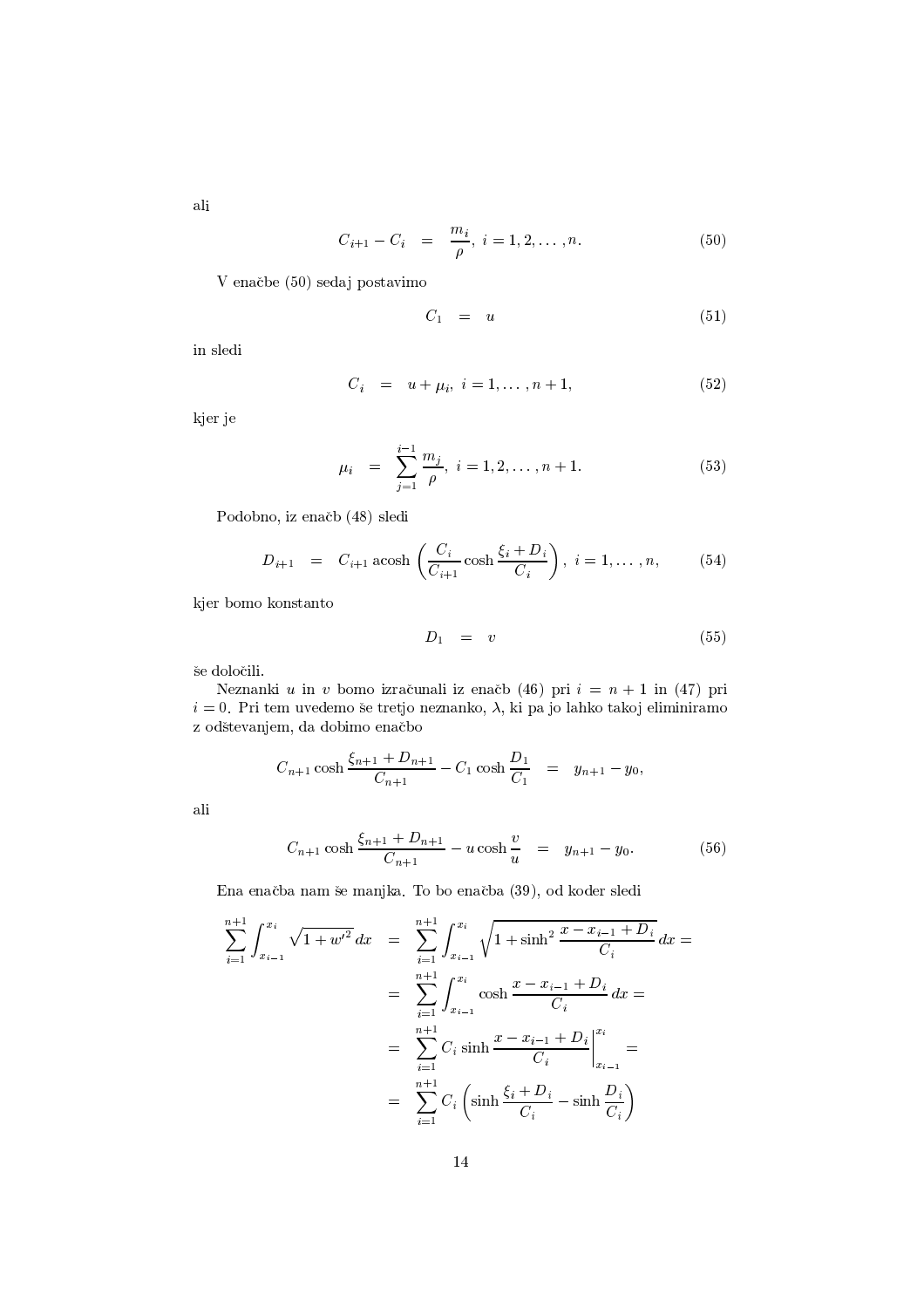$$
\sum_{i=1}^{n+1} C_i \left( \sinh \frac{\xi_i + D_i}{C_i} - \sinh \frac{D_i}{C_i} \right) = L. \tag{57}
$$

V enačbi (57) se lahko izognemo odštevanju z uporabo formule

$$
\sinh a - \sinh b = 2\cosh\frac{a+b}{2}\sinh\frac{a-b}{2},
$$

kar pripelje do enačbe

$$
\sum_{i=1}^{n+1} 2C_i \cosh \frac{\xi_i + 2D_i}{2C_i} \sinh \frac{\xi_i}{2C_i} = L.
$$
 (58)

Da bi bila naloga rešena, moramo rešiti sistem dveh nelinearnih enačb in sicer sistem enačb (56,58), to je

$$
U(u, v) = 0,
$$
  

$$
V(u, v) = 0,
$$

kjer je

$$
U(u, v) = C_{n+1} \cosh \frac{\xi_{n+1} + D_{n+1}}{C_{n+1}} - u \cosh \frac{v}{u} - \Delta y,
$$
 (59)

$$
V(u, v) = \sum_{i=1}^{n+1} 2C_i \cosh \frac{\xi_i + 2D_i}{2C_i} \sinh \frac{\xi_i}{2C_i} - L,
$$
 (60)

kjer je

$$
\Delta y = y_{n+1} - y_0. \tag{61}
$$

Za reševanje sistema bomo uporabili Netonovo metodo, to se pravi, da potrebujemo matriko odvodov

$$
\left[\begin{array}{cc} U_u & U_v \\ V_u & V_v \end{array}\right],
$$

kjer je

$$
U_u = \frac{\partial U}{\partial C_{n+1}} \frac{\partial C_{n+1}}{\partial u} + \frac{\partial U}{\partial D_{n+1}} \frac{\partial D_{n+1}}{\partial u} - \cosh \frac{v}{u} + \frac{v}{u} \sinh \frac{v}{u}, \qquad (62)
$$

$$
U_v = \frac{\partial U}{\partial C_{n+1}} \frac{\partial C_{n+1}}{\partial v} + \frac{\partial U}{\partial D_{n+1}} \frac{\partial D_{n+1}}{\partial v} - \sinh \frac{v}{u}, \tag{63}
$$

$$
V_u = \sum_{i=1}^{n+1} \left( \frac{\partial V}{\partial C_i} \frac{\partial C_i}{\partial u} + \frac{\partial V}{\partial D_i} \frac{\partial D_i}{\partial u} \right), \tag{64}
$$

$$
V_v = \sum_{i=1}^{n+1} \left( \frac{\partial V}{\partial C_i} \frac{\partial C_i}{\partial v} + \frac{\partial V}{\partial D_i} \frac{\partial D_i}{\partial v} \right)
$$
(65)

 $\,$  in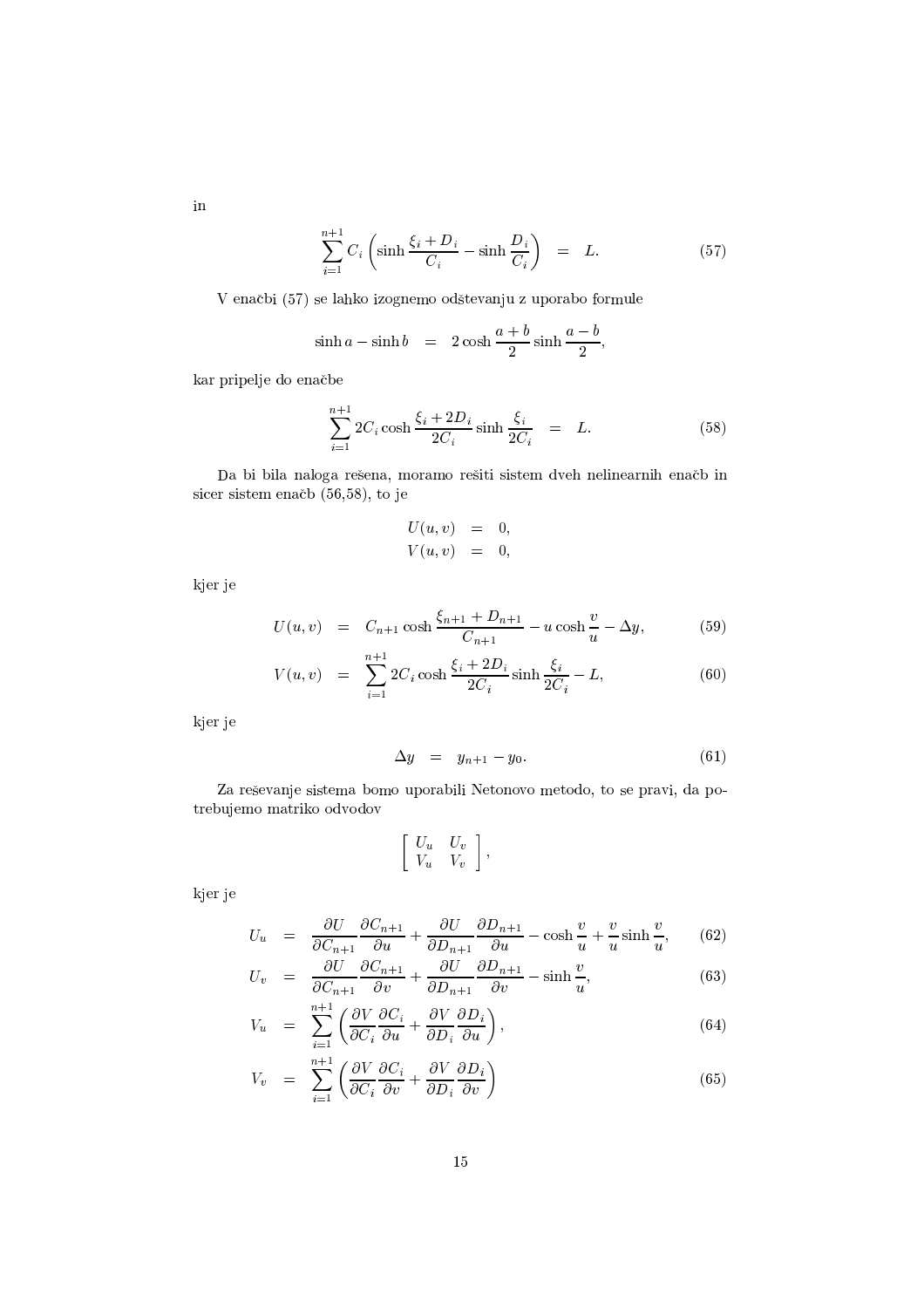$$
\frac{\partial U}{C_{n+1}} = \cosh \frac{\xi_{n+1} + D_{n+1}}{C_{n+1}} - \frac{\xi_{n+1} + D_{n+1}}{C_{n+1}} \sinh \frac{\xi_{n+1} + D_{n+1}}{C_{n+1}}, \quad (66)
$$

$$
\frac{\partial U}{\partial D_{n+1}} = \sinh \frac{\xi_{n+1} + D_{n+1}}{C_{n+1}},
$$
\n(67)

$$
\frac{1}{2} \frac{\partial V}{\partial C_i} = \left( \cosh \frac{\xi_i + 2D_i}{2C_i} - \frac{\xi_i + 2D_i}{2C_i} \sinh \frac{\xi_i + 2D_i}{2C_i} \right) \sinh \frac{\xi_i}{2C_i} - \frac{\xi_i}{2C_i} \cosh \frac{\xi_i}{2C_i},\tag{68}
$$

$$
\frac{1}{2} \frac{\partial V}{\partial D_i} = \sinh \frac{\xi_i + 2D_i}{2C_i} \sinh \frac{\xi_i}{2C_i}.
$$
\n(69)

Ker po enačbi (52) velja

$$
\frac{\partial C_i}{\partial u} = 1, \tag{70}
$$

$$
\frac{\partial C_i}{\partial v} = 0 \tag{71}
$$

in če označimo

$$
\frac{\partial D_i}{\partial u} = \Gamma_i, \tag{72}
$$

$$
\frac{\partial D_i}{\partial v} = \Delta_i, \tag{73}
$$

 $\mathbf{P} = \mathbf{P} \cdot \mathbf{P}$  , and  $\mathbf{P} = \mathbf{P} \cdot \mathbf{P}$  , and  $\mathbf{P} = \mathbf{P} \cdot \mathbf{P}$  , and  $\mathbf{P} = \mathbf{P} \cdot \mathbf{P}$  , and  $\mathbf{P} = \mathbf{P} \cdot \mathbf{P}$  , and  $\mathbf{P} = \mathbf{P} \cdot \mathbf{P} \cdot \mathbf{P}$  , and  $\mathbf{P} = \mathbf{P} \cdot \mathbf{P} \cdot \mathbf{P} \cdot \$ 

$$
\cosh \frac{\xi_i + D_i}{C_i} - \frac{\xi_i + D_i}{C_i} \sinh \frac{\xi_i + D_i}{C_i} + \Gamma_i \sinh \frac{\xi_i + D_i}{C_i} =
$$
  
= 
$$
\cosh \frac{D_{i+1}}{C_{i+1}} - \frac{D_{i+1}}{C_{i+1}} \sinh \frac{D_{i+1}}{C_{i+1}} + \Gamma_{i+1} \sinh \frac{D_{i+1}}{C_{i+1}},
$$
  

$$
\Delta_i \sinh \frac{\xi_i + D_i}{C_i} = \Delta_{i+1} \sinh \frac{D_{i+1}}{C_{i+1}}
$$

 $\operatorname{ali}$ 

$$
\Gamma_{i+1} = \frac{\cosh \frac{\xi_i + D_i}{C_i} - \frac{\xi_i + D_i}{C_i} \sinh \frac{\xi_i + D_i}{C_i} - \cosh \frac{D_{i+1}}{C_{i+1}} + \Gamma_i \sinh \frac{\xi_i + D_i}{C_i}}{\sinh \frac{D_{i+1}}{C_{i+1}}} + \frac{D_{i+1}}{\cosh \frac{D_{i+1}}{C_{i+1}}} \tag{5.1}
$$

$$
+\frac{D_{i+1}}{C_{i+1}}\tag{74}
$$
\n
$$
\sinh\frac{\xi_i+D_i}{C}
$$

$$
\Delta_{i+1} = \Delta_i \frac{\sinh \frac{\Sigma_i - \Sigma_i}{C_i}}{\sinh \frac{D_{i+1}}{C_{i+1}}},\tag{75}
$$

kjer je

$$
\Gamma_1 = 0, \tag{76}
$$

$$
\Delta_1 = 1. \tag{77}
$$

 $\,$  in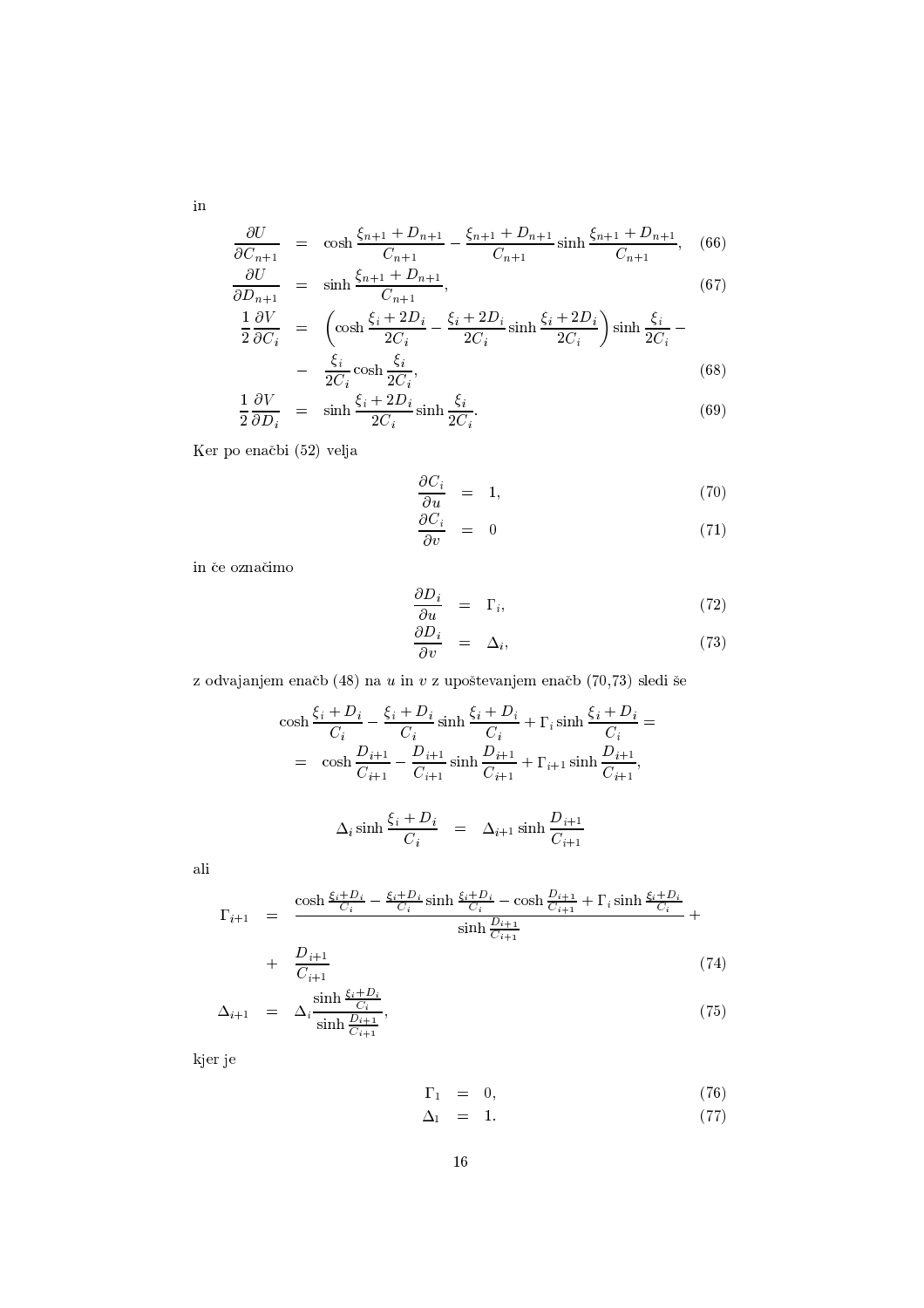$\text{Na}$  osnovi onačb $(69, 73)$  dobimo sodaj

$$
U_u = \cosh \frac{\xi_{n+1} + D_{n+1}}{C_{n+1}} + \left(\Gamma_{n+1} - \frac{\xi_{n+1} + D_{n+1}}{C_{n+1}}\right) \sinh \frac{\xi_{n+1} + D_{n+1}}{C_{n+1}} - \cosh \frac{v}{u} + \frac{v}{u} \sinh \frac{v}{u},\tag{78}
$$

$$
U_v = \Delta_{n+1} \sinh \frac{\xi_{n+1} + D_{n+1}}{C_{n+1}} - \sinh \frac{v}{u},
$$
\n(79)

$$
V_u = 2\sum_{i=1}^{n+1} \left\{ \left[ \cosh \frac{\xi_i + 2D_i}{2C_i} + \left( \Gamma_i - \frac{\xi_i + 2D_i}{2C_i} \right) \sinh \frac{\xi_i + 2D_i}{2C_i} \right] \sinh \frac{\xi_i}{2C_i} - \frac{\xi_i}{2C_i} \cosh \frac{\xi_i}{2C_i} \right\},
$$
\n(80)

$$
V_v = 2 \sum_{i=1}^{n+1} \Delta_i \sinh \frac{\xi_i + 2D_i}{2C_i} \sinh \frac{\xi_i}{2C_i}.
$$
 (81)